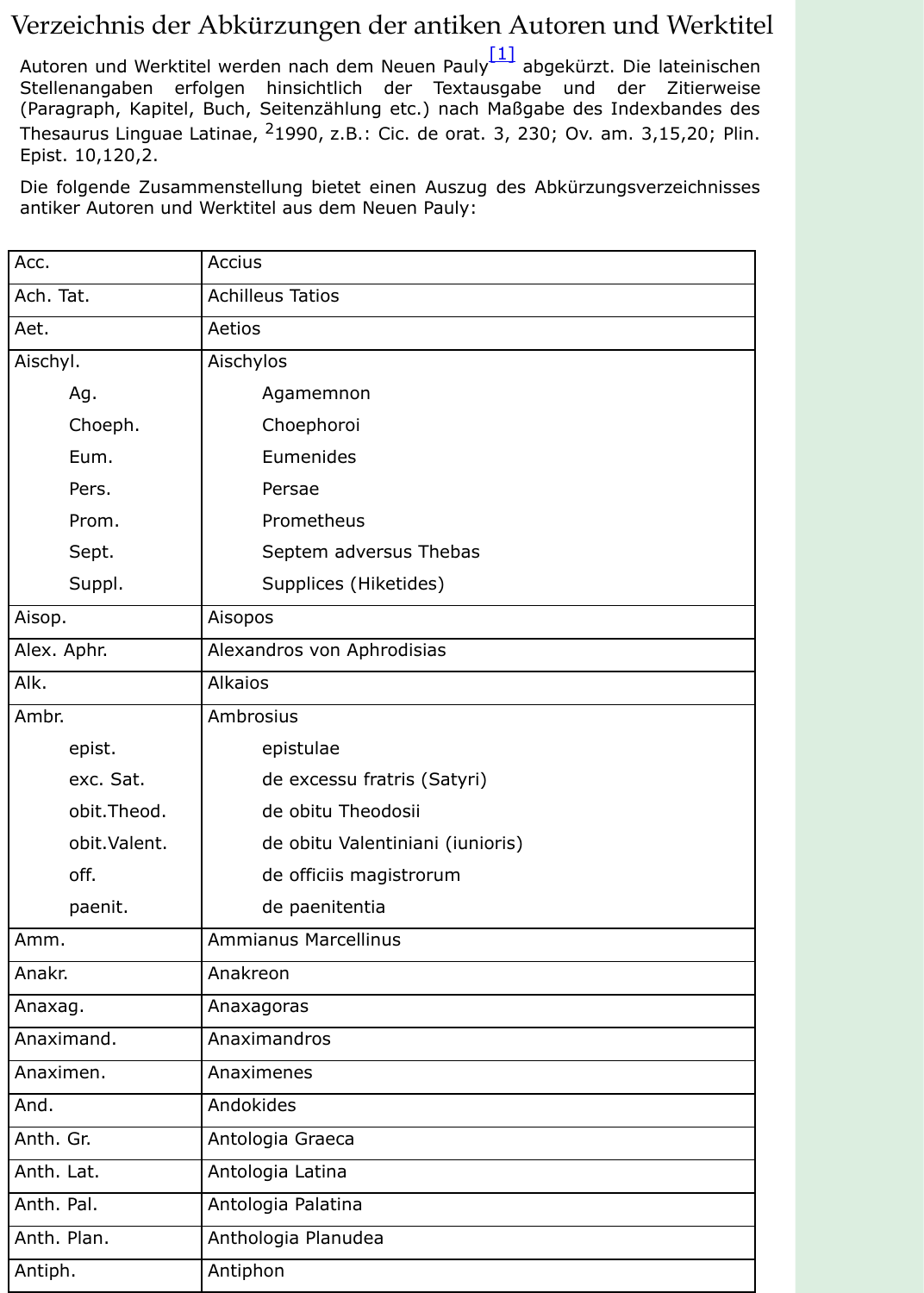| Antisth.     | Antisthenes                    |
|--------------|--------------------------------|
| Apg          | Apostelgeschichte              |
| Apk          | Apokalypse                     |
| Apoll. Rhod. | Apollonios Rhodios             |
| Apollod.     | Apollodoros, bibliotheke       |
| Apul.        | Apuleius                       |
| Flor.        | florida                        |
| met.         | metamorphoses                  |
| Arat.        | Aratos                         |
| Archil.      | Archilochos                    |
| Archim.      | Archimedes                     |
| Archyt.      | Archytas                       |
| Aristeid.    | <b>Ailios Aristeides</b>       |
| Aristoph.    | Aristophanes                   |
| Ach.         | Acharnenses                    |
| Av.          | Aves (Ornithes)                |
| Eccl.        | Ecclesiazusae                  |
| Equ.         | Equites (Hippeis)              |
| Lys.         | Lysistrata                     |
| Nub.         | Nubes (Nephelai)               |
| Pax          | Pax (Eirene)                   |
| Plut.        | Plutus                         |
| Ran.         | Ranae (Batrachoi)              |
| Thesm.       | Thesmophoriazusae              |
| Vesp.        | Vespae (Sphekes)               |
| Aristot.     | Aristoteles                    |
| an.          | de anima (peri psyches)        |
| an post.     | analytica posteriora           |
| an pr.       | analytica priora               |
| Ath. pol.    | Athenaion politeia             |
| cael.        | de caelo                       |
| col.         | de coloribus                   |
| cat.         | categoriae                     |
| div.         | de divinatione (peri mantikes) |
| Eth. Eud.    | ethica Eudemia                 |
| eth. Nic.    | ethica Nicomachea              |
| gen. an.     | de generatione animalium       |
| gen. corr.   | de generatione et corruptione  |
| hist.        | historia animalium             |
| m. mor.      | magna moralia                  |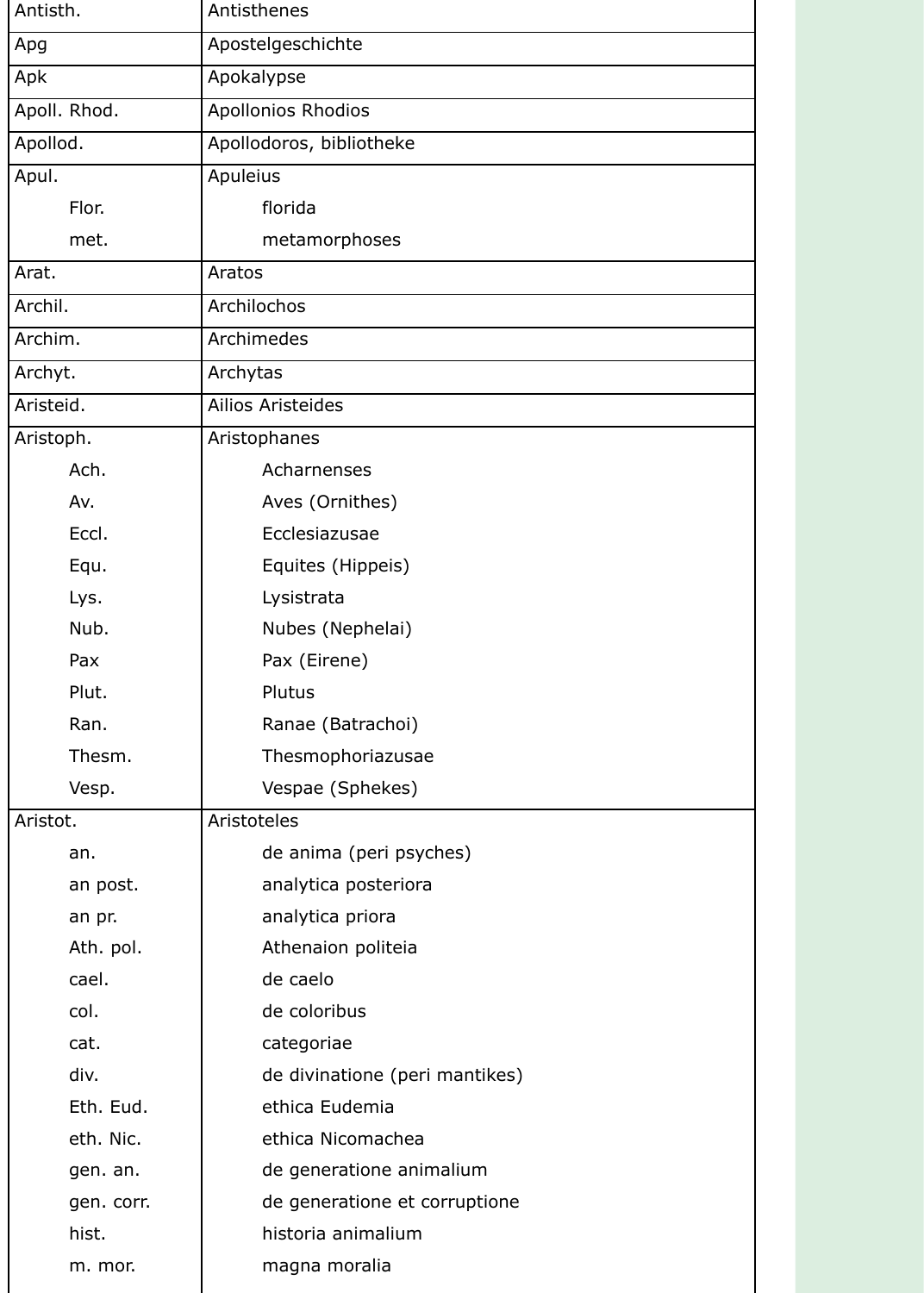|        | metaph.      | metaphysica                   |
|--------|--------------|-------------------------------|
|        | meteor.      | meteorologica                 |
|        | mir.         | mirabilia                     |
|        | mot. an.     | de motu animalium             |
|        | mund.        | de mundo (peri kosmu)         |
|        | oec.         | oeconomica                    |
|        | part. an.    | de partibus animalium         |
|        | phgn.        | oeconomica                    |
|        | phys.        | physica                       |
|        | poet.        | poetica                       |
|        | pol.         | politica                      |
|        | probl.       | problemata                    |
|        | rhet.        | rhetorica                     |
|        | rhet. Alex.  | rhetorica ad Alexandrum       |
|        | sens.        | de sensu                      |
|        | somn.        | de somno et vigilia           |
|        | soph. el.    | sophistici elenchi            |
|        | spir.        | de spiritu                    |
|        | top.         | topica                        |
| Arnob. |              | Arnobius, adversus nationes   |
| Arr.   |              | Arrianos                      |
|        | an.          | Anabasis                      |
|        | cyn.         | Cynegeticus                   |
|        | Ind.         | Indica                        |
|        | per p. E.    | Periplus ponti Euxeni         |
|        | succ.        | Istoria successorum Alexandri |
|        | tact.        | tactica                       |
| Athan. |              | Athanasios                    |
|        | ad Const.    | Apologia ad Constantium       |
|        | c. Ar.       | Apologia contra Arianos       |
|        | fuga         | Apologia de fuga sua          |
|        | hist. Ar.    | Istoria Arianorum ad monachos |
| Athen. |              | Athenaios                     |
| Aug.   |              | Augustinus                    |
|        | civ.         | de civitate dei               |
|        | conf.        | confessiones                  |
|        | doct.christ. | de doctrina christiana        |
|        | epist.       | epistulae                     |
|        | retract.     | retractationes                |
|        | serm.        | sermones                      |
|        |              |                               |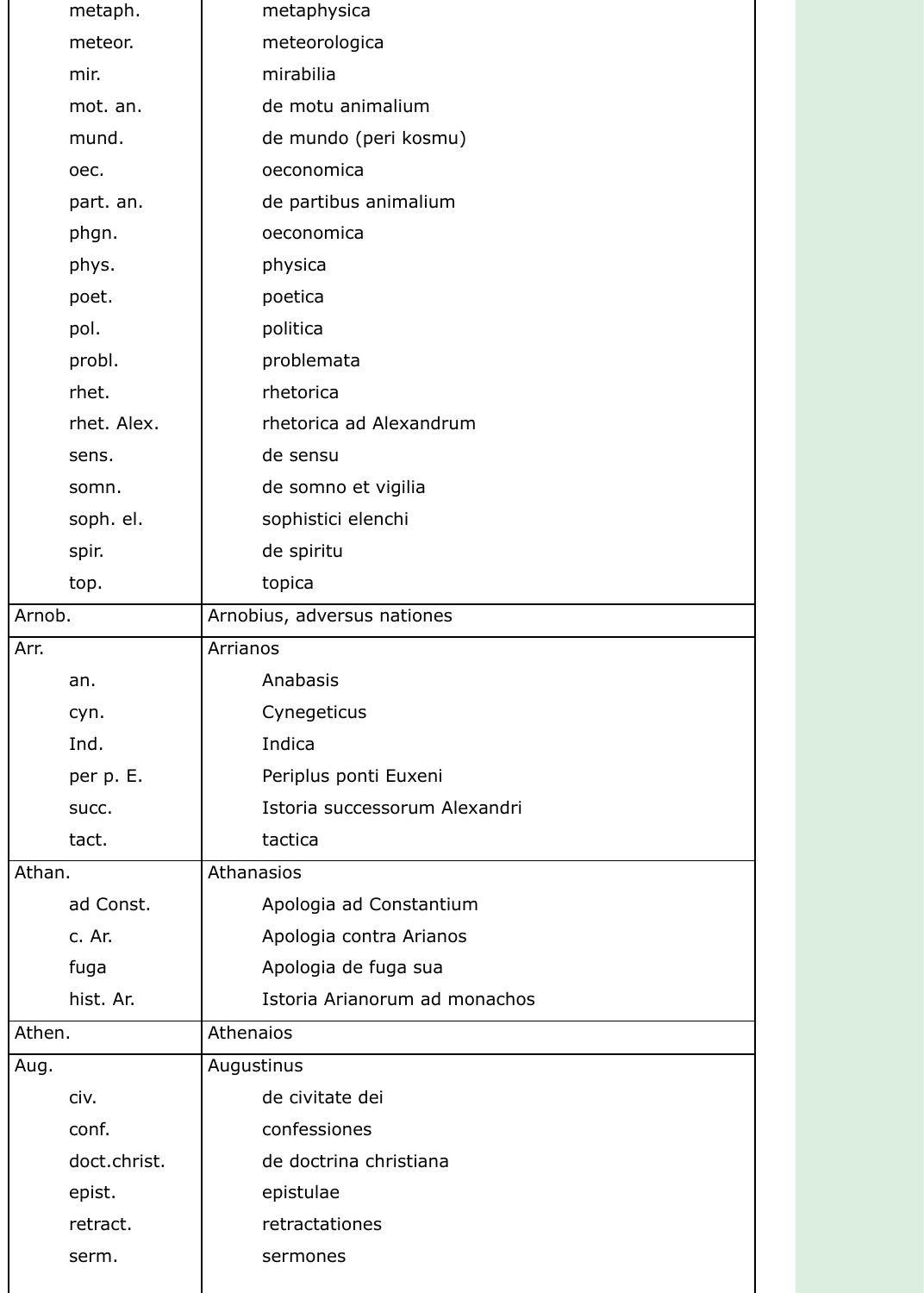| soliloq.       | soliloquia                                 |
|----------------|--------------------------------------------|
| trin.          | de trinitate                               |
| Aur. Vict.     | <b>Aurelius Victor</b>                     |
| Auson.         | <b>Ausonius</b>                            |
| Mos.           | Mosella                                    |
| urb.           | ordo nobilium urbium                       |
| Avien.         | Avienus                                    |
| Babr.          | <b>Babrios</b>                             |
| Bakchyl.       | <b>Bakchylides</b>                         |
| Bell. Afr.     | <b>Bellum Africum</b>                      |
| Bell. Alex.    | Bellum Alexandrinum                        |
| Bell. Hisp.    | <b>Bellum Hispaniense</b>                  |
| Boeth.         | <b>Boethius</b>                            |
| Caes.          | Caesar                                     |
| civ.           | de bello civili                            |
| Gall.          | de bello Gallico                           |
| Bell. Afr.     | Bellum Africum (Ps.-Caes.)                 |
| Bell. Alex.    | Bellum Alexandrinum (Ps.-Caes.)            |
| Bell. Hisp.    | Bellum Hispaniense (Ps.-Caes.)             |
| Cass. Dio      | Cassius Dio                                |
|                |                                            |
| Cassiod. inst. | Cassiodorus, institutiones variae          |
| Cato           | Cato                                       |
| agr.           | de agri cultura                            |
| Orig.          | origines                                   |
| Catull.        | Catullus, carmina                          |
| Cels. artes    | Cornelius Celsus, artes                    |
| Cels. Dig.     | Iuventius Celsus, Digesta                  |
| Cens.          | Censorinus, de die natali                  |
| Cic.           | Cicero                                     |
| ac. $1$        | Academicorum posteriorum liber 1           |
| ac. $2$        | Lucullus sive Academicorum priorum liber 2 |
| ad. Brut.      | epistulae ad Brutum                        |
| ad Q. fr.      | ad Quintum fratrem                         |
| Arat.          | Aratea                                     |
| Arch.          | pro Archia poeta                           |
| Att.           | epistulae ad Atticum                       |
| Balb.          | pro L. Balbo                               |
| Brut.          | <b>Brutus</b>                              |
| Caecin.        | pro A. Caecina                             |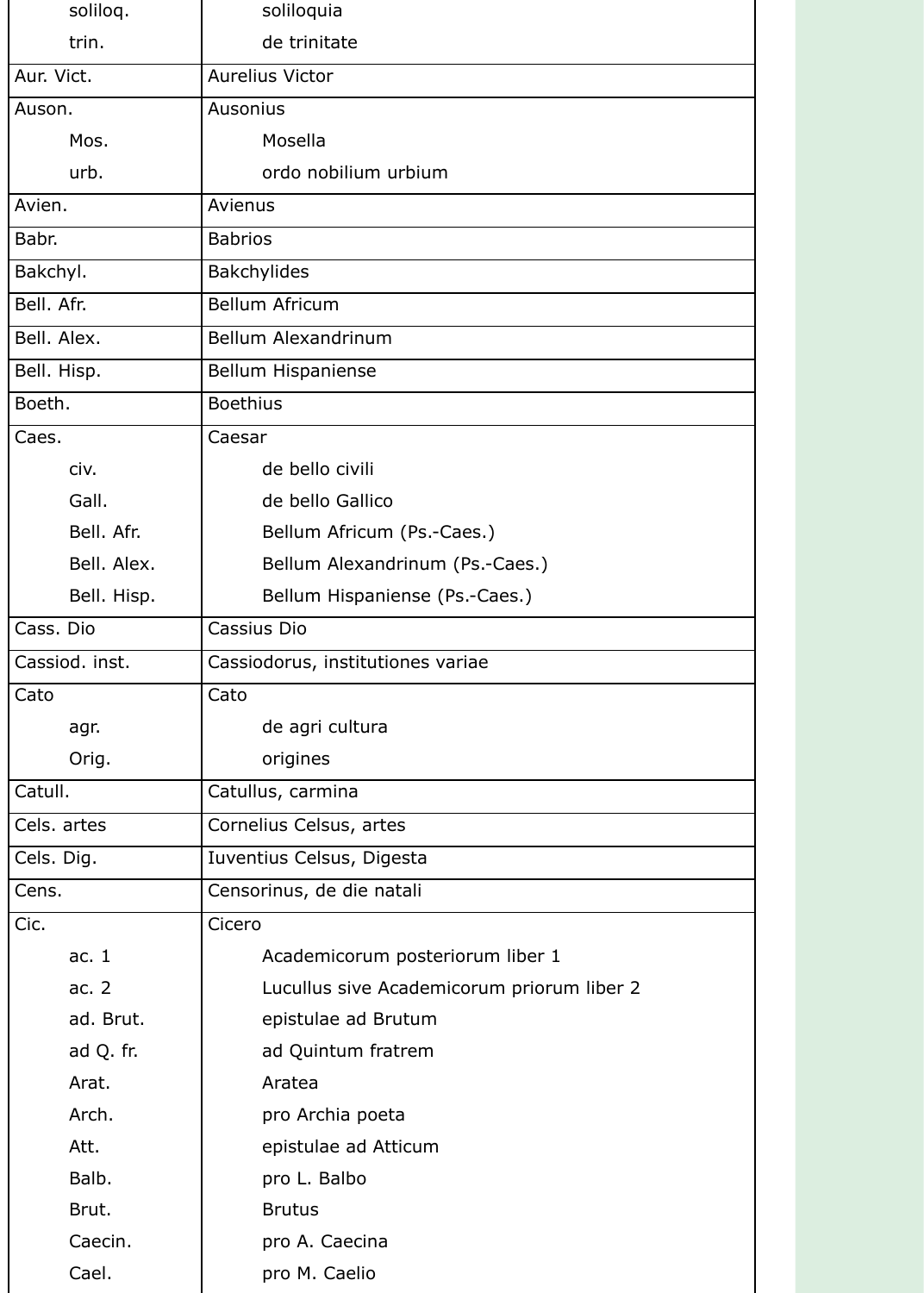| Catil.       | in Catilinam                             |
|--------------|------------------------------------------|
| Cato         | Cato maior de senectute                  |
| Cluent.      | pro A. Cluentio                          |
| de orat.     | de oratore                               |
| Deiot.       | pro rege Deiotaro                        |
| div.         | de divinatione                           |
| div.in Caec. | divinatio in Q. Caecilium                |
| fam.         | epistulae ad familiares                  |
| fin.         | de finibus bonorum et malorum            |
| fat.         | de fato                                  |
| fin.         | de finibus bonorum et malorum            |
| Flacc.       | pro L. Valerio Flacco                    |
| Font.        | pro M. Fonteio                           |
| har. resp.   | de haruspicum responso                   |
| inv.         | de inventione                            |
| Lael.        | Laelius de amicitia                      |
| leg.         | de legibus                               |
| leg. agr.    | de lege agraria                          |
| Lig.         | pro Q. Ligario                           |
| Manil.       | pro lege Manilia (de imperio Cn. Pompei) |
| Marcell.     | pro M. Marcello                          |
| Mil.         | pro T. Annio Milone                      |
| Mur.         | pro L. Murena                            |
| nat. deor.   | de natura deorum                         |
| off.         | de officiis                              |
| opt. gen.    | de optimo genere oratorum                |
| orat.        | orator                                   |
| p.red.ad     | oratio post reditum ad Quirites          |
| Quir.        |                                          |
| p.red.in     | oratio post reditum in senatu            |
| sen.         |                                          |
| parad.       | paradoxa                                 |
| part.        | partitiones oratoriae                    |
| Phil.        | in M. Antonium orationes Philippicae     |
| Pis.         | in L. Pisonem                            |
| Planc.       | pro Cn. Plancio                          |
| Q. Rosc.     | pro Q. Roscio comoedo                    |
| Quinct.      | pro P. Quinctio                          |
| Rab. perd.   | pro C. Rabirioperduellionis reo          |
| Rab post.    | pro C. Rabirio Postumo                   |
| rep.         | de re publica                            |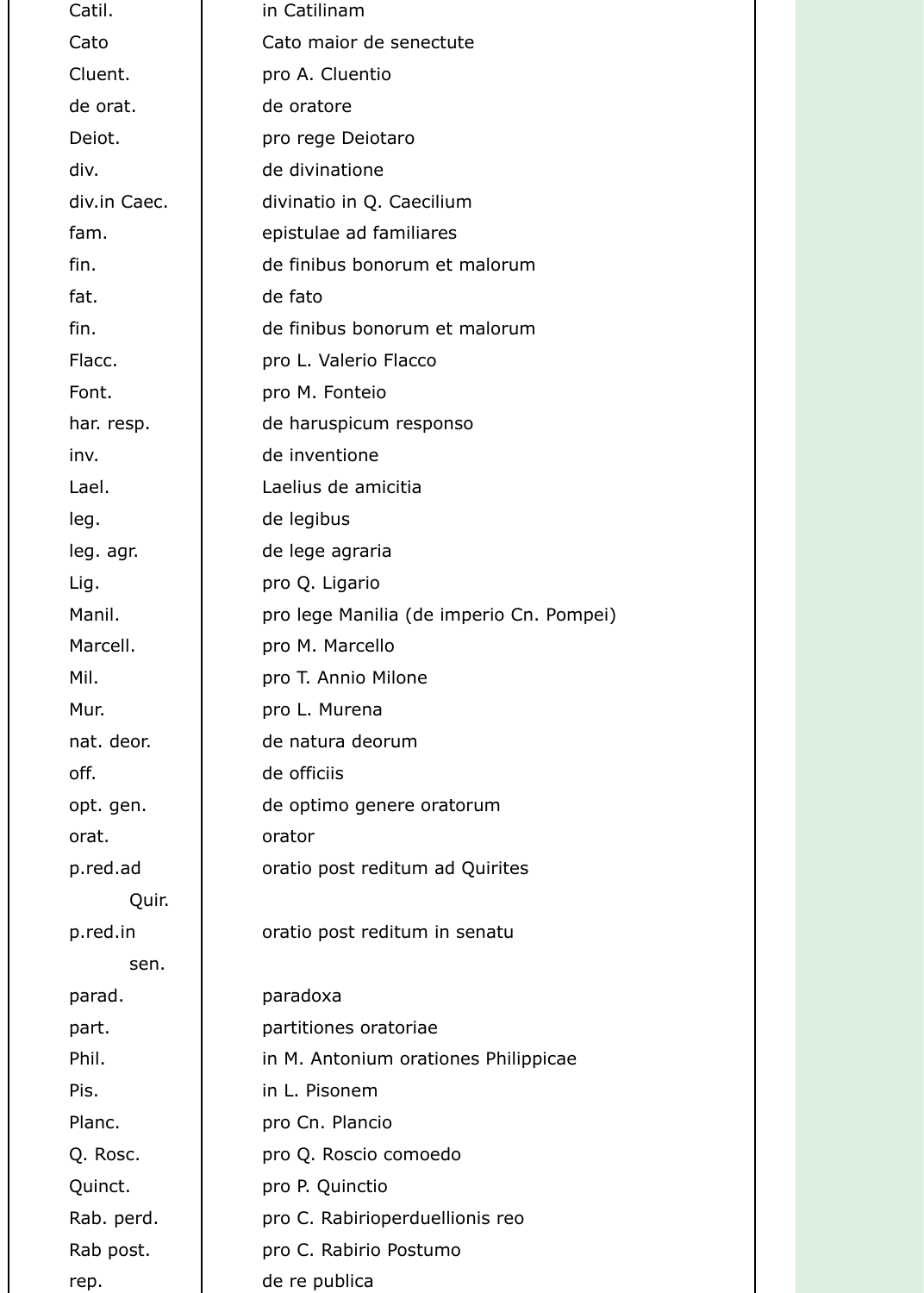| S. Rosc.     | pro Sex. Roscio Amerino                                     |
|--------------|-------------------------------------------------------------|
| Scaur.       | pro M. Aemilio Scauro                                       |
| Sest.        | pro P. Sestio                                               |
| Sull.        | pro P. Sulla                                                |
| Tim.         | <b>Timaeus</b>                                              |
| top.         | topica                                                      |
| Tull.        | pro M.Tullio                                                |
| Tusc.        | Tusculanae disputationes                                    |
| Vatin.       | in P. Vatinium testem interrogatio                          |
| Verr. 1,2    | in Verrem actio prima, secunda                              |
| Claud.       | <b>Claudius Claudianus</b>                                  |
| carm.        | carmina                                                     |
| rapt. Pros.  | de raptu Proserpinae                                        |
| Cod. Iust.   | Corpus Iuris Civilis, Codex Iustinianus                     |
| Colum.       | Columella                                                   |
| Curt.        | Curtius Rufus, historiae Alexandri Magni                    |
| Cypr.        | Cyprianus                                                   |
| Demokr.      | <b>Demokritos</b>                                           |
| Demosth. or. | Demosthenes, orationes                                      |
| Dig.         | Corpus Iuris Civilis, Digesta (Pandekten) (Mommsen, 1905)   |
| Diod.        | <b>Diodorus Siculus</b>                                     |
| Diog. Laert. | Diogenes Laertios                                           |
| Dion Chrys.  | Dion Chrysostomos                                           |
| Dion. Hal.   | Dionysios Halicarnasseus                                    |
| ant.         | antiquitates Romanae                                        |
| comp.        | de compositione verborum                                    |
| rhet.        | ars rhetorica                                               |
| <b>DK</b>    | Diels/Kranz (nachgestellt bei den Vorsokratiker-Fragmenten) |
| Don.         | Donatus grammaticus                                         |
| Drac.        | Dracontius                                                  |
| Dt           | Deuteronomium (= 5. Mose)                                   |
| Emp.         | <b>Empedokles</b>                                           |
| Enn.         | <b>Ennius</b>                                               |
| ann.         | Annales (Skutsch, 1985)                                     |
| sat.         | Saturae, (Vahlen, <sup>2</sup> 1928)                        |
| scaen.       | fragmenta scenica (Vahlen, <sup>2</sup> 1928)               |
| Ennod.       | Ennodius                                                    |
| Eph          | Epheserbrief                                                |
| Epik.        | Epikuros                                                    |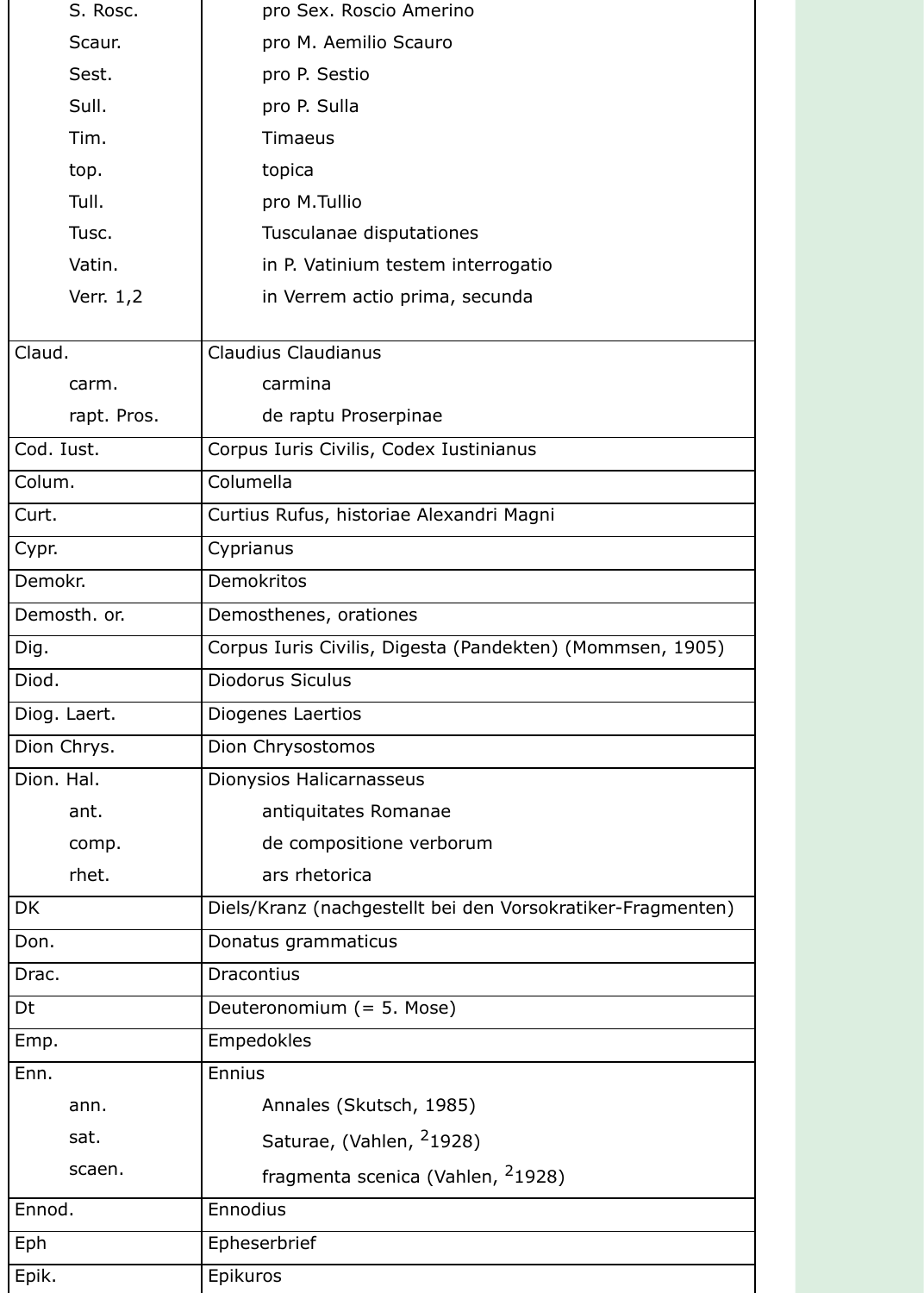| Epikt.      |                      | Epiktetos                                          |
|-------------|----------------------|----------------------------------------------------|
| Etym. m.    |                      | Etymologicum magnum (Gaisford)                     |
| Eukl. elem. |                      | Eukleides, elementa                                |
| Eur.        |                      | Euripides                                          |
|             | Alc.                 | <b>Alcestis</b>                                    |
|             | Andr.                | Andromache                                         |
|             | Bacch.               | <b>Bacchae</b>                                     |
|             | Cycl.                | Cyclops                                            |
|             | EI.                  | Electra                                            |
|             | Hec.                 | Hecuba (Hekabe)                                    |
|             | Hel.                 | Melena                                             |
|             | Heracl.              | Heraclidae                                         |
|             | Herc.                | Hercules (furens)                                  |
|             | Hipp.                | Hippolytos                                         |
|             | Ion                  | Ion                                                |
|             | Iph. A.              | Iphigenia Aulidensis                               |
|             | Iph. T.              | Iphigenia Taurica                                  |
|             | Med.                 | Medea                                              |
|             | Or.                  | Orestes                                            |
|             | Phoen.               | Phoen.                                             |
|             | Rhes.                | <b>Rhesus</b>                                      |
|             | Suppl.               | Supplices (Hiketides)                              |
|             | Tro.                 | <b>Troades</b>                                     |
| Eus.        |                      | Eusebios                                           |
|             | De. Ev.              | Demonstratio Evangelica                            |
|             | <b>HE</b>            | Historia Ecclesiastica                             |
|             | On.                  | Onomastikon                                        |
|             | Pr. Ev.              | Praeparatio Evangelica                             |
| Eust.       |                      | Eustathios                                         |
| Eutr.       |                      | Eutropius                                          |
| Ex          |                      | Exodus $(= 2.$ Mose)                               |
| Ez          |                      | Ezechiel                                           |
| Fest.       |                      | <b>Festus</b>                                      |
| Flor. epit. |                      | Florus, epitoma de Tito Livio                      |
|             | Frontin. aqu. strat. | Frontinus, de aquae ductu urbis Romae strategemata |
| Fulg.       |                      | <b>Fulgentius Afer</b>                             |
| Gal         |                      | Galaterbrief                                       |
| Gal.        |                      | Galenos                                            |
| Gell.       |                      | A. Gellius, noctes Atticae                         |
| Gn          |                      | Genesis $(= 1.$ Mose)                              |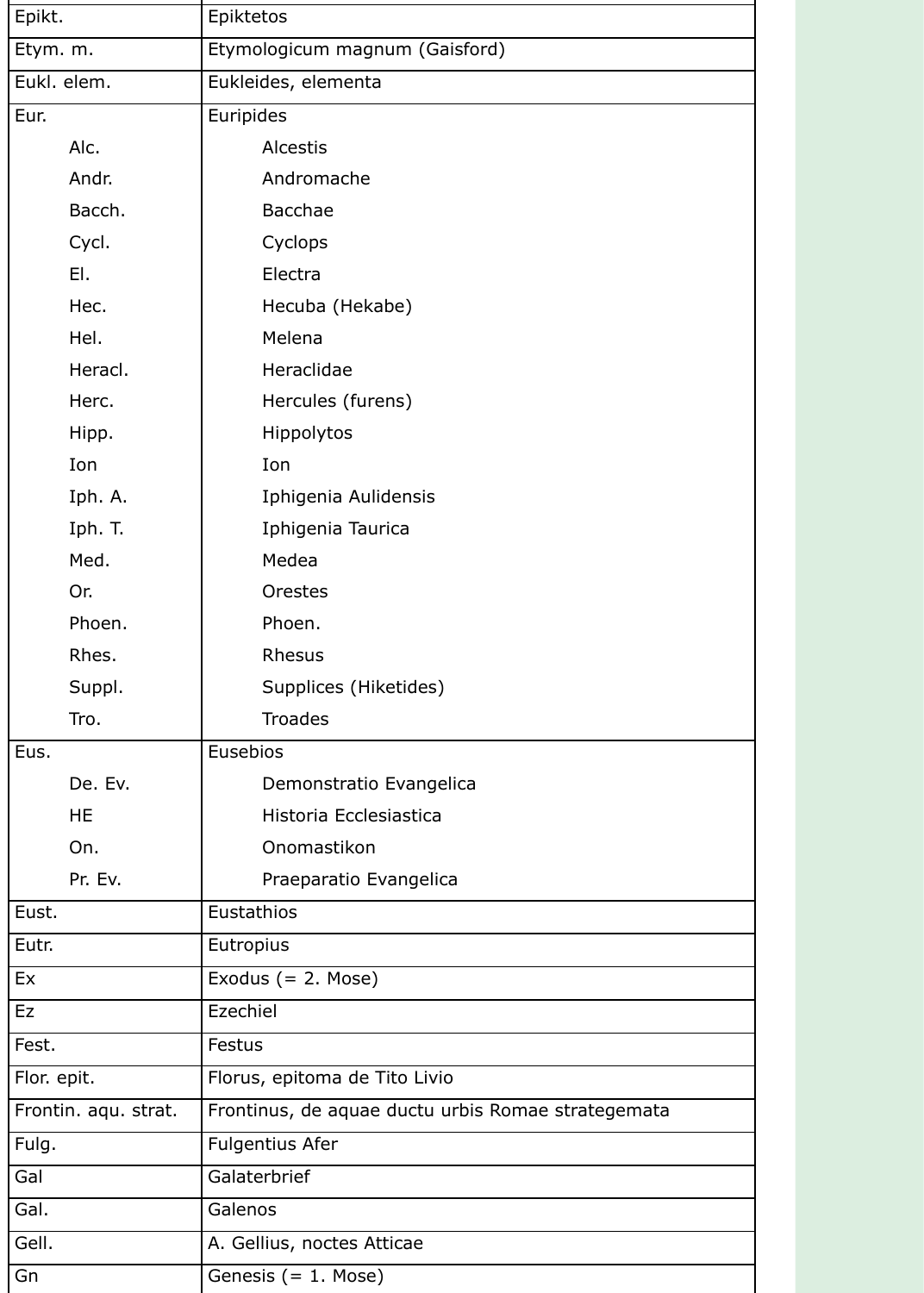| Gorg.         | Gorgias                                  |
|---------------|------------------------------------------|
| Greg. M.      | <b>Gregorius Magnus</b>                  |
| dial.         | dialogi (de miraculis patrum Italicorum) |
| epist.        | epistulae                                |
| past.         | regula pastoralis                        |
| Greg. Naz.    | Gregorius Nazianzienus                   |
| epist.        | epistulae                                |
| or.           | orationes                                |
| Greg. Nyss.   | Gregorius Nyssenus                       |
| Greg. Tur.    | Gregorius von Tours                      |
| Franc.        | historia Francorum                       |
| Mart.         | de virtutibus Martini                    |
| vit. patr.    | de vita patrum                           |
| Hebr          | Hebräerbrief                             |
| Hdt.          | Herodotos                                |
| Hekat.        | <b>Hekataios</b>                         |
| Herakl.       | <b>Herakleitos</b>                       |
| Herakl. Pont. | <b>Herakleides Pontikos</b>              |
| Herc. O.      | <b>Hercules Oetaeus</b>                  |
| Herm. Trism.  | <b>Hermes Trismegistos</b>               |
| Herodian.     | Herodianos                               |
| Hes.          | <b>Hesiodos</b>                          |
| cat.          | Catalogues feminarum (Ehoien)            |
| erg.          | opera et dies (Erga kai Hemerai)         |
| theog.        | Theogonia                                |
| Hesych.       | Hesychios                                |
| Hier.         | Hieronymos                               |
| chron.        | chronicon                                |
| comm.in Ez    | commentaria in Ezechielem (PL 25)        |
| epist.        | epistulae                                |
| On.           | Onomastikon                              |
| vir. ill.     | de viris illustribus                     |
| Hippokr.      | <b>Hippokrates</b>                       |
| <b>HL</b>     | Hohelied                                 |
| Hom.          | Homeros                                  |
| h.            | Hymni Homeri                             |
| II.           | Ilias                                    |
| Od.           | Odyssee                                  |
| Hor.          | Horatius                                 |
| ars           | ars poetica                              |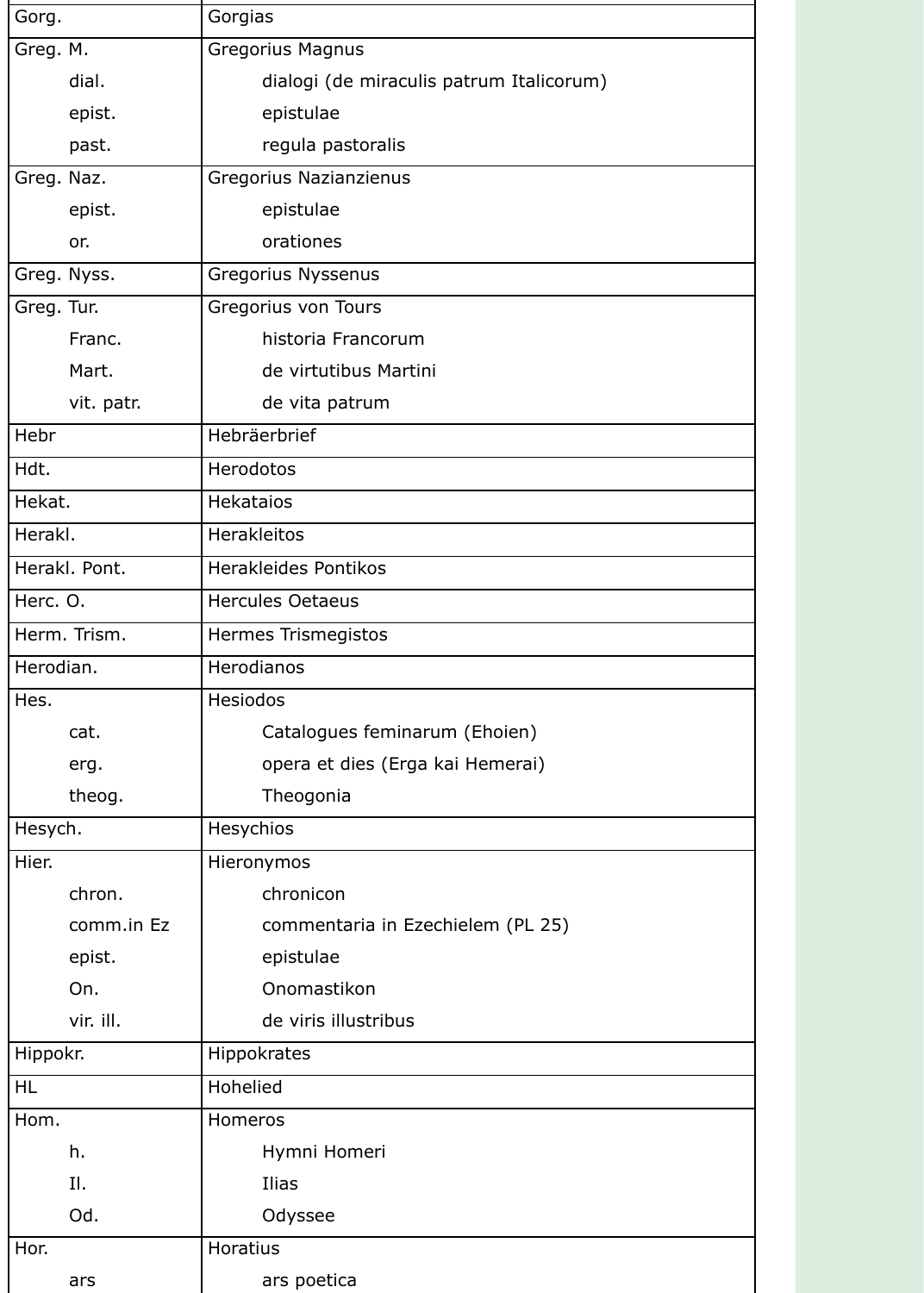| carm.            | carmina                                     |
|------------------|---------------------------------------------|
| carm. saec.      | carmen saeculare                            |
| epist.           | epistulae                                   |
| epod.            | epodi                                       |
| sat.             | saturae (sermones)                          |
| Hyg.             | Hyginus                                     |
| astr.            | astronomica                                 |
| fab.             | fabulae                                     |
| Iambl.           | <b>Iamblichos</b>                           |
| de myst.         | de mysteriis                                |
| protr.           | protrepticus in philosophiam                |
| v. P.            | de vita Pythagorica                         |
| Inst. Iust.      | Corpus Iuris Civilis, Institiones           |
| Ios.             | Iosephos (Flavius Iosephus)                 |
| Ant. Iud.        | antiquitates Iudaicae                       |
| Bell. Iud.       | bellum Iudaicum                             |
| c. Ap.           | contra Apionem                              |
| vita             | de sua vita                                 |
| Isid.            | Isidorus von Sevilla                        |
| nat.             | de natura rerum                             |
| orig.            | origines (etymologiae)                      |
| Isokr. or.       | Isokrates, orationes                        |
| Iul. Vict. Rhet. | C. Iulius Victor, ars rhetorica             |
| Iul.             | <b>Iulianos</b>                             |
| epist.           | epistulae                                   |
| in Gal.          | in Galilaeos                                |
| mis.             | Misopogon                                   |
| or.              | orationes                                   |
| symp.            | symposion                                   |
| Iust.            | Iustinus, epitoma historiarum Philippicarum |
| Iuv.             | Iuvenalis, saturae                          |
| Iuv.             | Iuvencus, evangelia                         |
| Jo               | <b>Johannes</b>                             |
| Kall.            | Kallimachos                                 |
| epigr.           | Epigrammata                                 |
| frg.             | fragmentum                                  |
| h.               | hymni                                       |
| Lact.            | Lactantius                                  |
| inst.            | divinae institutiones                       |
| ira              | de ira dei                                  |

H.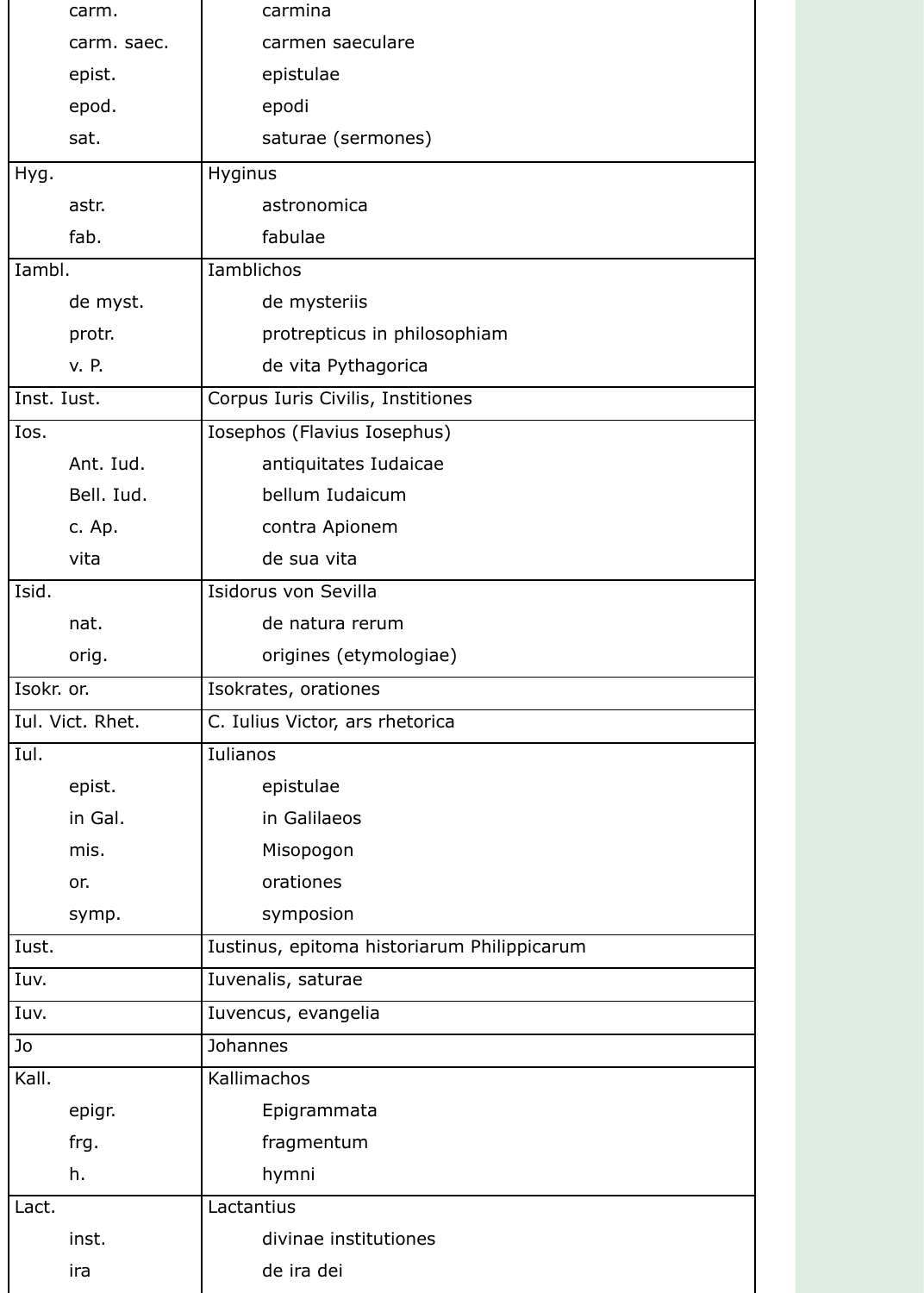| mort. pers.    | de mortibus persecutorum          |
|----------------|-----------------------------------|
| opif.          | de opificio dei                   |
| Liv.           | Livius, ab urbe condita           |
| Lk             | Lukas                             |
| Lucan.         | Lucanus, bellum civile            |
| Lucil.         | Lucilius, saturae                 |
| Lucr.          | Lucretius, de rerum natura        |
| Lukian.        | Lukianos                          |
| <b>LXX</b>     | Septuaginta                       |
| Lyd.           | Lydos                             |
| mag.           | de magistratibus                  |
| mens.          | de mensibus                       |
| Lykurg.        | Lykurgos                          |
| Lys.           | Lysias                            |
| M. Aur.        | Marcus Aurelius Antonius Augustus |
| Macr. Sat.     | Macrobius, Saturnalia             |
| Manil.         | Manilius, astronomica             |
| Mar. Victorin. | <b>Marius Victorinus</b>          |
| Mart.          | <b>Martialis</b>                  |
| Mart. Cap.     | Martianus Capella                 |
| Mela           | Pomponius Mela                    |
| Men.           | Menandros                         |
| Dysk.          | <b>Dyskolos</b>                   |
| Epitr.         | Epitrepontes                      |
| Sam.           | Samia                             |
| Mimn.          | Mimnermos                         |
| Min. Fel.      | Minucius Felix, Octavius          |
| Mk             | <b>Markus</b>                     |
| Mosch.         | Moschos                           |
| Mt             | Matthäus                          |
| Naev.          | <b>Naevius</b>                    |
| Nep.           | <b>Cornelius Nepos</b>            |
| Att.           | <b>Atticus</b>                    |
| Hann.          | Hannibal                          |
| Nik.           | Nikander                          |
| Alex.          | Alexipharmaka                     |
| Ther.          | Theriaka                          |
| <b>Nm</b>      | Numeri (= 4. Mose)                |
| Non.           | <b>Nonius</b>                     |
|                |                                   |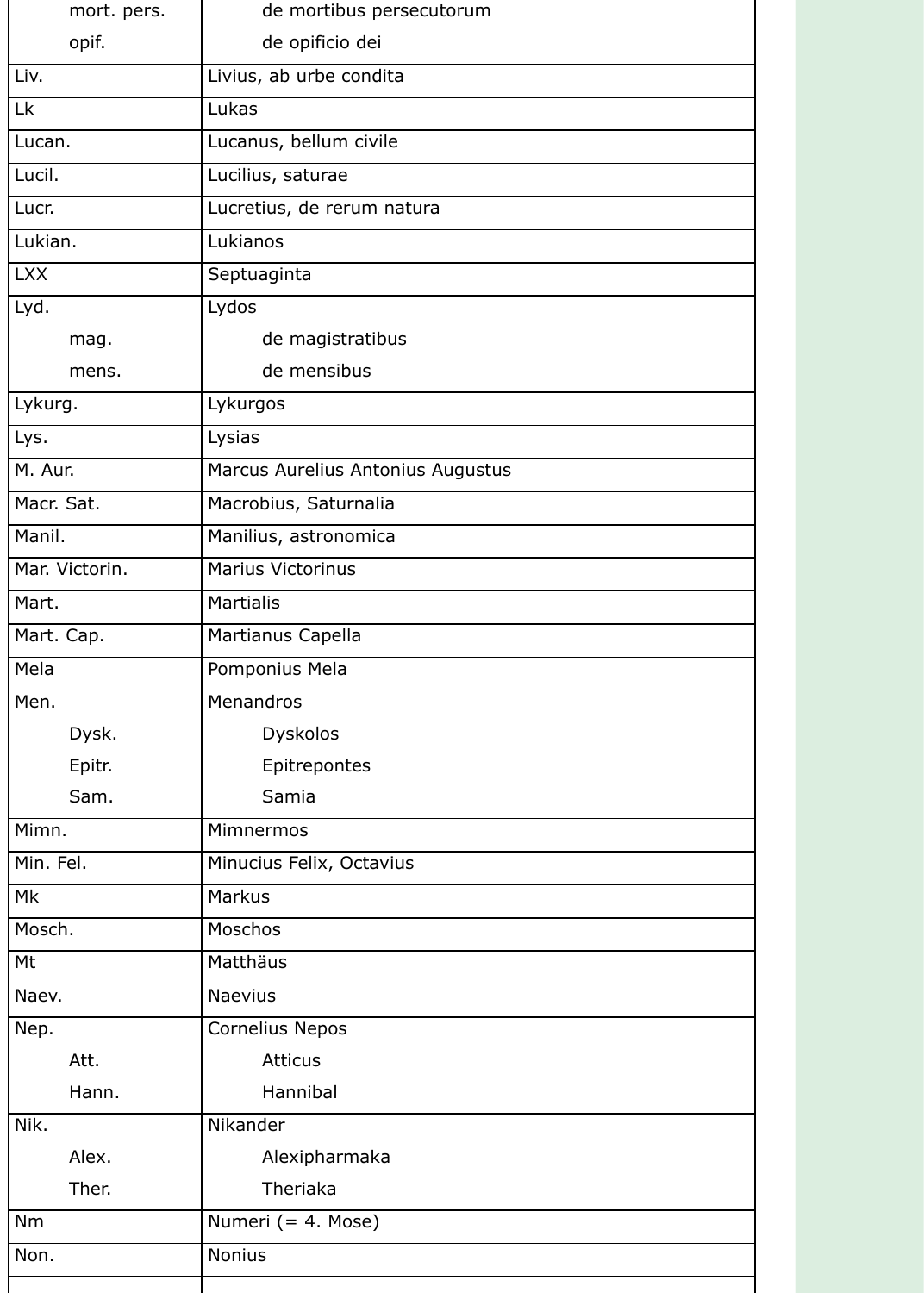| Nonn. Dion.   | Nonnos, Dionysiaka                   |
|---------------|--------------------------------------|
| Nov.          | Corpus Iuris Civilis, Leges Novellae |
| Orig.         | Origines                             |
| Oros.         | Orosius                              |
| Ov.           | Ovidius                              |
| am.           | amores                               |
| ars           | ars amatoria                         |
| epist.        | epistulae (heroides)                 |
| fast.         | fasti                                |
| Ib.           | Ibis                                 |
| medic.        | medicamina faciei femineae           |
| met.          | metamorphoses                        |
| Pont.         | epistulae ex Ponto                   |
| rem.          | remedia amoris                       |
| trist.        | tristia                              |
| Papin.        | Aemilius Papinianus                  |
| Pass. mart.   | Passiones martyrum                   |
| Paus.         | Pausanias                            |
| Pers.         | Persius, saturae                     |
| Petron.       | Petronius, satyrica                  |
| Phaedr.       | Phaedrus, fabulae                    |
| Pind.         | Pindar                               |
| frg.          | fragmentum                           |
| Ι.            | Isthmien                             |
| N.            | Nemeen                               |
| O.            | Olympien                             |
| P.            | Pythien                              |
| Plat.         | Platon                               |
| Alk. 1        | Alkibiades 1                         |
| <b>Alk. 2</b> | Alkibiades 2                         |
| apol.         | apologia                             |
| Ax.           | Axiochos                             |
| Charm.        | Charmides                            |
| def.          | Definitiones (Horoi)                 |
| Dem.          | Demodokos                            |
| epin.         | epinomis                             |
| epist.        | epistulae                            |
| eras.         | erastae                              |
| Eryx.         | Eryxias                              |
| Euthyd.       | Euthydemos                           |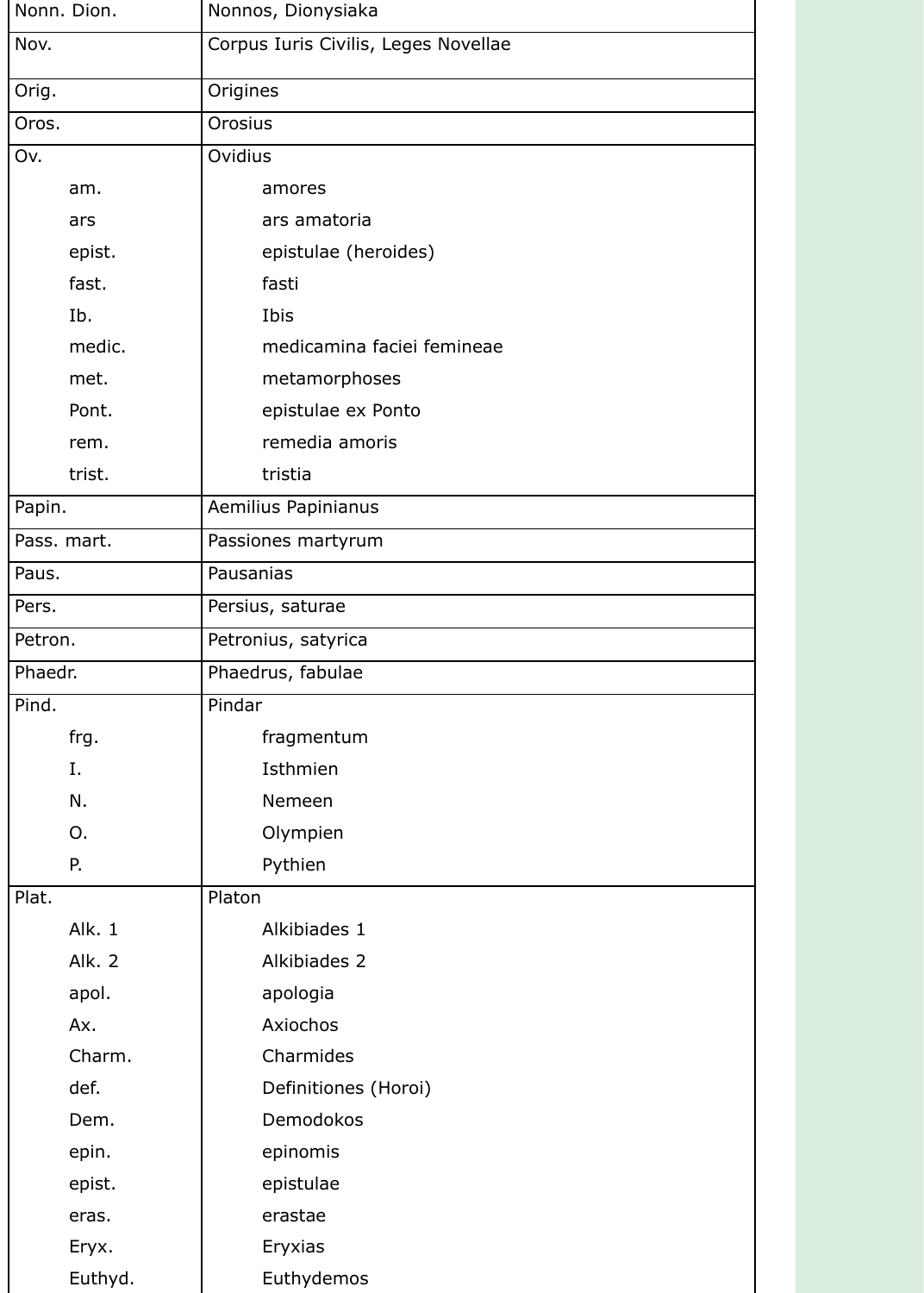| Euthyphr.      | Euthyphron               |
|----------------|--------------------------|
| Gorg.          | Gorgias                  |
| Hipp. mai.     | Hippias maior            |
| Hipp. min.     | Hippias minor            |
| Hipparch.      | Hipparchos               |
| Ion            | Ion                      |
| Kleit.         | Kleitophon               |
| Krat.          | Kratylos                 |
| Krit.          | Kriton                   |
| <b>Kritias</b> | <b>Kritias</b>           |
| Lach.          | Laches                   |
| leg.           | leges (Nomoi)            |
| Lys.           | Lysis                    |
| Men.           | Menon                    |
| Min.           | Minos                    |
| Mx.            | Menexenos                |
| Parm.          | Parmenides               |
| Phaid.         | Phaidon                  |
| Phaidr.        | Phaidros                 |
| Phil.          | Philebos                 |
| polit.         | politicus                |
| Prot.          | Protagoras               |
| rep.           | de re publica (Politeia) |
| Sis.           | Sisyphos                 |
| soph.          | sophista                 |
| symp.          | symposium                |
| Thg.           | <b>Theages</b>           |
| Tht.           | <b>Theaitetos</b>        |
| Tim.           | <b>Timaios</b>           |
| Plaut.         | Plautus                  |
| Amph.          | Amphitruo                |
| Asin.          | Asinaria                 |
| Aul.           | Aulularia                |
| Bacch.         | <b>Bacchides</b>         |
| Cist.          | Cistellaria              |
| Curc.          | Curculio                 |
| Epid.          | Epidicus                 |
| Men.           | Menaechmi                |
| Merc.          | Mercator                 |
| Mil.           | Miles gloriosus          |
|                |                          |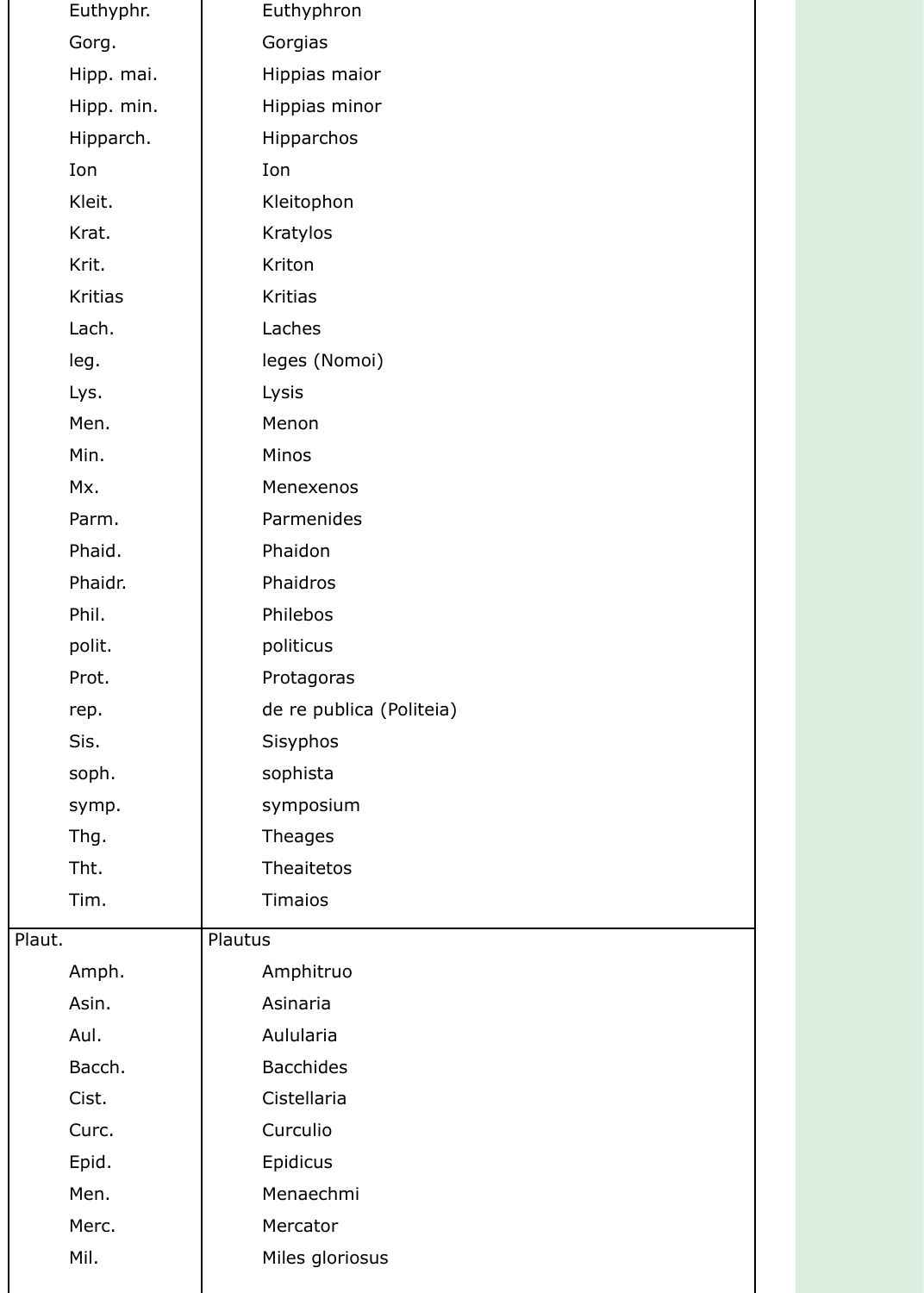| Most.              |             | Mostellaria                                 |
|--------------------|-------------|---------------------------------------------|
| Poen.              |             | Poenulus                                    |
| Pseud.             |             | Pseudolus                                   |
| Rud.               |             | <b>Rudens</b>                               |
| Stich.             |             | <b>Stichus</b>                              |
| Trin.              |             | <b>Trinummus</b>                            |
| Truc.              |             | <b>Truculentus</b>                          |
| Vid.               |             | Vidularia                                   |
| Plin. nat.         |             | Plinius maior, naturalis historia           |
| Plin.              |             | Plinius minor                               |
| epist.             |             | Epistulae                                   |
| paneg.             |             | panegyricus                                 |
| Plot.              |             | Plotinos                                    |
| Plut.              |             | Plutarchos, vitae parallelae                |
| am.                |             | Amatorius (erotikos)                        |
|                    | de Pyth.Or. | de Pythiae oraculis                         |
| Is.                |             | de Iside et Osiride                         |
| mor.               |             | moralia                                     |
| qu.Gr.             |             | quaestiones Graecae                         |
| qu.R.              |             | quaestiones Romanae                         |
| symp.              |             | quaestiones convivales                      |
| Pol.               |             | Polybios                                    |
| Poll.              |             | Pollux                                      |
| Porph.             |             | Porphyrios                                  |
| Poseid.            |             | Poseidonios                                 |
| Priap.             |             | Priapea                                     |
| Prisc.             |             | Priscianus                                  |
| Prokl.             |             | Proklos                                     |
| Prok.              |             | Prokopius                                   |
| Prop.              |             | Propertius, elegiae                         |
| Prud.              |             | Prudentius                                  |
| Quint.             |             | Quintilianus                                |
| decl.              |             | declamationes minores                       |
| inst.              |             | institutio oratoria                         |
| R. Gest. div. Aug. |             | Res gestae divi Augusti                     |
| Rhet. Her.         |             | Rhetorica ad Herennium                      |
| Röm                |             | Römerbrief                                  |
| Rut. Nam.          |             | Rutilius Claudius Namatianus, de reditu suo |
| S. Emp.            |             | <b>Sextus Empiricus</b>                     |
| Sall.              |             | Sallustius                                  |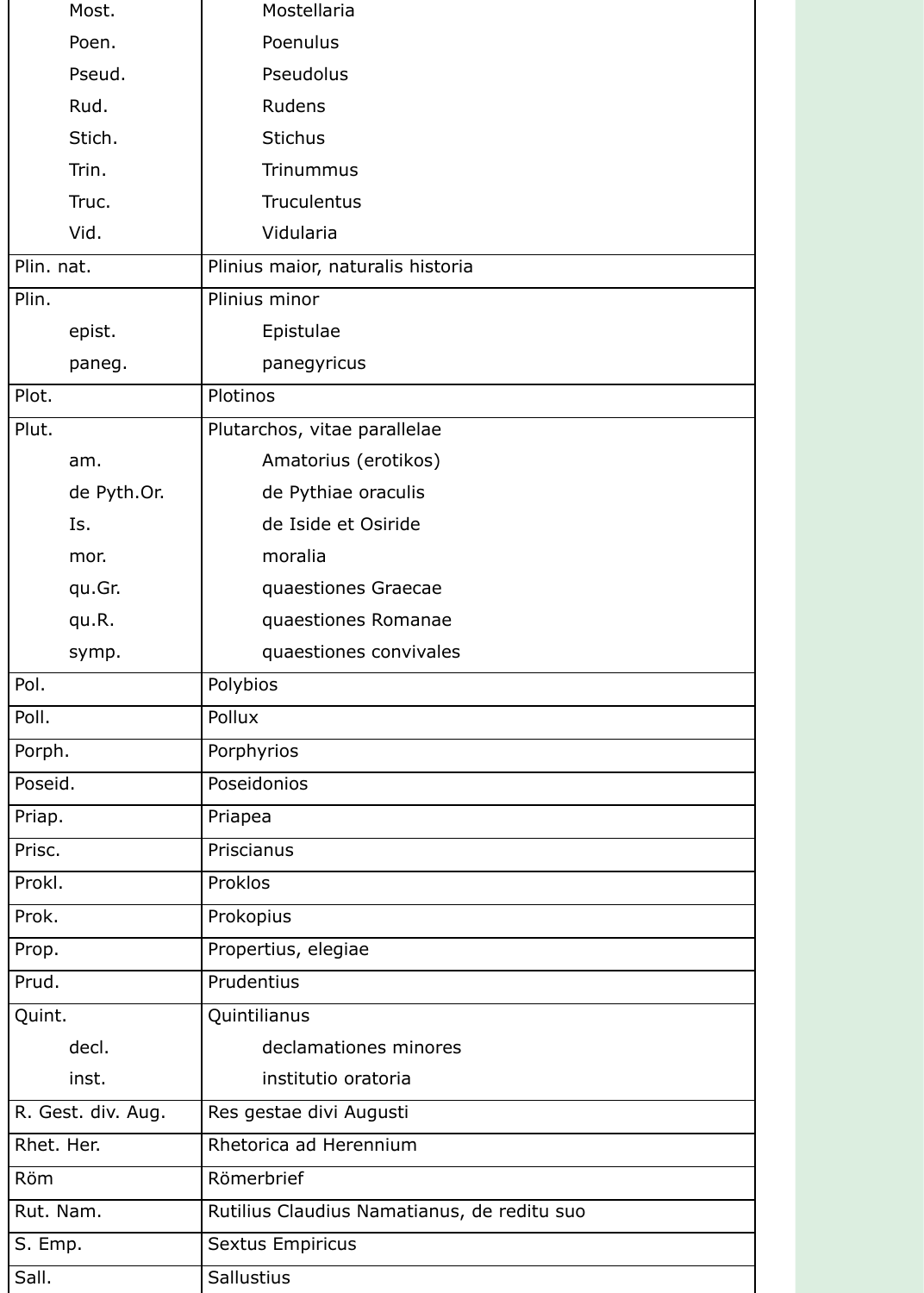| Catil.      | de coniuratione Catilinae         |
|-------------|-----------------------------------|
| epist.      | epistulae ad Caesarem             |
| hist.       | historiae                         |
| Iug.        | de bello Iugurthino               |
| Sen.        | Seneca maior                      |
| contr.      | controversiae                     |
| suas.       | suasoriae                         |
| Sen.        | Seneca minor                      |
| apocol.     | divi Claudii apocolocynthosis     |
| benef.      | de beneficiis                     |
| clem.       | de clementia                      |
| dial.       | dialogi                           |
| epist.      | epistulae morales ad Lucilium     |
| Herc. f.    | Hercules furens                   |
| Herc. O.    | Hercules Oetaeus (Ps.-Sen.)       |
| Med.        | Medea                             |
| nat.        | naturales quaestiones             |
| Oed.        | Oedipus                           |
| Phaedr.     | Phaedra                           |
| Phoen.      | Phoenissae                        |
| Thy.        | <b>Thyestes</b>                   |
| Tro.        | <b>Troades</b>                    |
| Serv. auct. | Servius auctus Danielis           |
| Serv.       | <b>Servius</b>                    |
| Aen.        | commentarius in Vergilii Aeneida  |
| ecl.        | commentarius in Vergilii eclogas  |
| georg.      | commentarius in Vergilii georgica |
| Sil.        | Silius Italicus, Punica           |
| Sim.        | Simonides                         |
| Simpl.      | Simplikios                        |
| Sol.        | Solon                             |
| Soph.       | Sophokles                         |
| Ai.         | Aias                              |
| Ant.        | Antigone                          |
| EL          | Electra                           |
| Oid. K.     | <b>Oedipus Coloneus</b>           |
| Oid. T.     | Oedipus Rex (Oedipus Tyrannus)    |
| Phil.       | Philoctetes                       |
| Stat.       | <b>Statius</b>                    |
| Ach.        | <b>Achilleis</b>                  |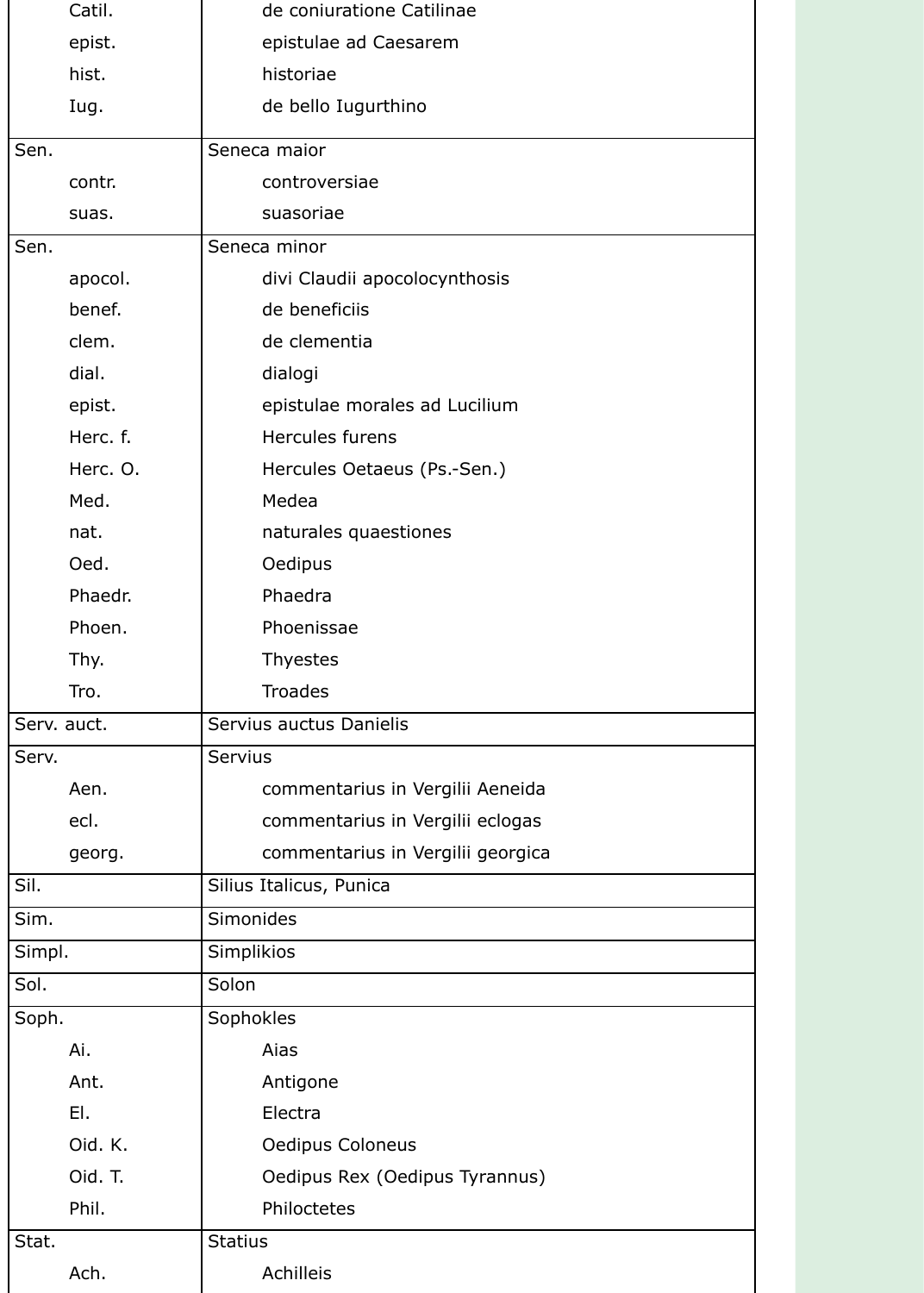| silv.         | silvae                    |
|---------------|---------------------------|
| Theb.         | <b>Thebais</b>            |
| Stesich.      | Stesichoros               |
| Stob.         | Stobaios                  |
| Strab.        | Strabon                   |
| Suda          | Suda (=Suidas)            |
| Suet.         | <b>Suetonius</b>          |
| Aug.          | divus Augustus            |
| Cal.          | Caligula                  |
| Claud.        | divus Claudius            |
| Dom.          | Domitianus                |
| gramm.        | de grammaticis            |
| Iul.          | divus Iulius              |
| Tib.          | divus Tiberius            |
| Tit.          | divus Titus               |
| Vesp.         | divus Vespasianus         |
| Vit.          | <b>Vitellius</b>          |
| Symm.         | Symmachus                 |
| epist.        | epistulae                 |
| or.           | orationes                 |
| rel.          | relationes                |
| Synes. epist. | Synesios, epistulae       |
| Tac.          | <b>Tacitus</b>            |
| Agr.          | Agricola                  |
| ann.          | annales                   |
| dial.         | dialogus de oratoribus    |
| Germ.         | Germania                  |
| hist.         | historiae                 |
| Ter. Maur.    | <b>Terentianus Maurus</b> |
| Ter.          | <b>Terentius</b>          |
| Ad.           | Adelphoe                  |
| Andr.         | Andria                    |
| Eun.          | Eunuchus                  |
| Haut.         | Heautontimorumenos        |
| Hec.          | Hecyra                    |
| Phorm.        | Phormio                   |
| Tert.         | Tertullianus              |
| apol.         | apologeticum              |
| nat.          | ad nationes               |
| Theokr.       | Theokritos                |